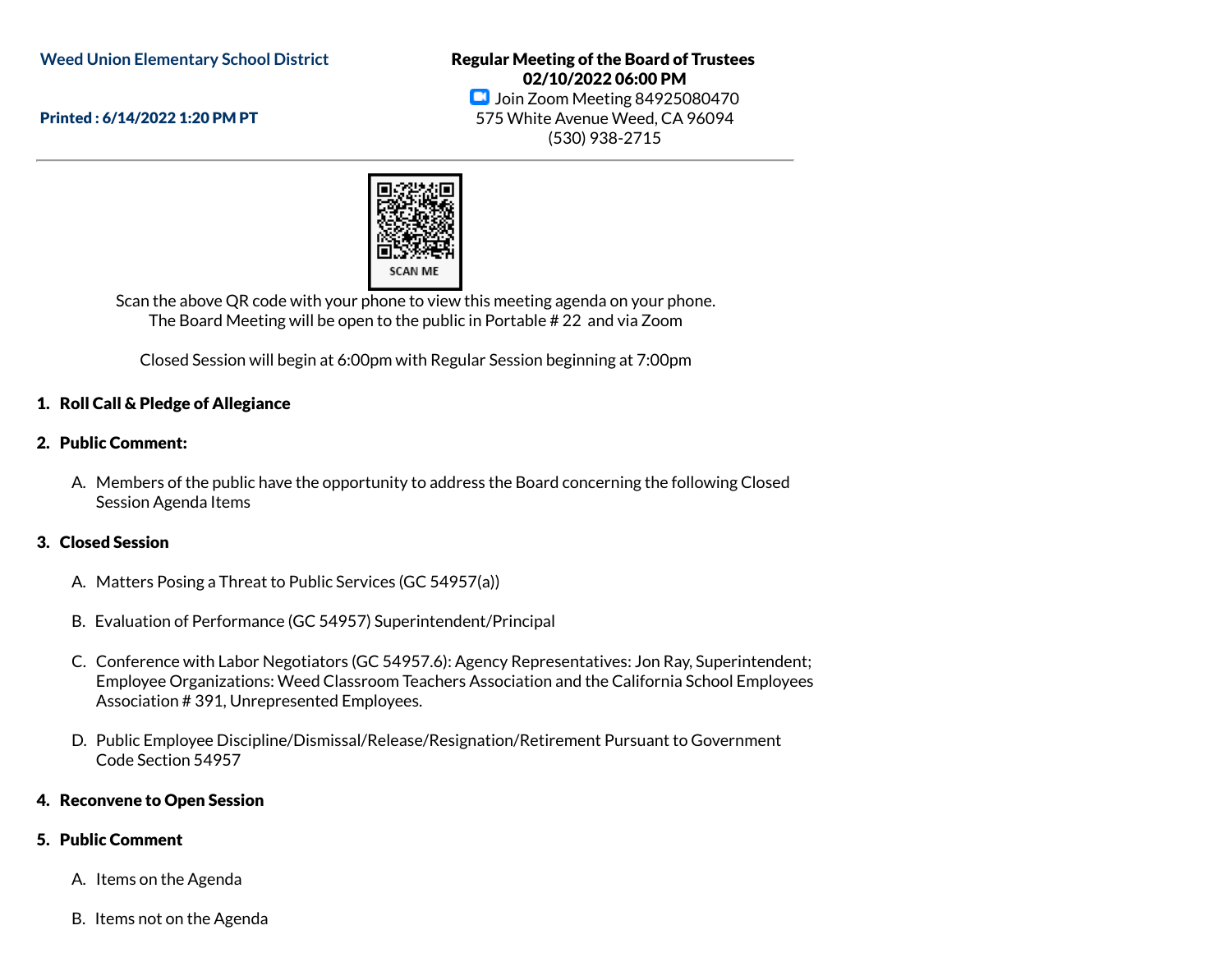#### 6. Consent Agenda

- A. Approve Board Meeting Minutes for the January 13, 2022 Emergency Board Meeting, the January 13, 2022 Regular Board Meeting and the January 26, 2022 Special Board Meeting
- B. Approve Fund Transfers, Budget Transfers and Warrants: \$3,296.35 + \$116,132.49 + \$29,786.41 + \$72,976.97 + \$30,785.66 + \$93,831.05 + \$53,582.73 + \$39,152.84 + \$570,403.37 + \$40,000.00 + \$9,806.56 + \$9,693.59 + \$33,825.68 + \$33,588.23 + \$16,841.32 + \$16,284.16 = \$1,169,987.41
- C. Approve Personnel Action Report
- D. Approve Resolution 21-22-13 Authorizing Use of Remote Teleconferencing Provisions Pursuant to AB 361 and Government Code section 54953
- E. Adopt Educator Effectiveness Block Grant

#### 7. Reports

- A. Certificated Staff
- B. Classified Staff
- C. Administration
	- I. Current Enrollment
	- II. Academic Achievement Update
- D. Construction Report

#### 8. Discussion Items

A. School Accountability Report Card

### 9. Action Items

- A. Consider for Approval RegasGroup Environmental
- B. Consider for Approval World Telecom & Surveillance Audio Visual System & Assistive Learning Proposal for Increment 1
- C. Consider for Approval World Telecom & Surveillance Public Address System Increment 1
- D. Consider for Approval World Telecom Video Surveillance Proposal